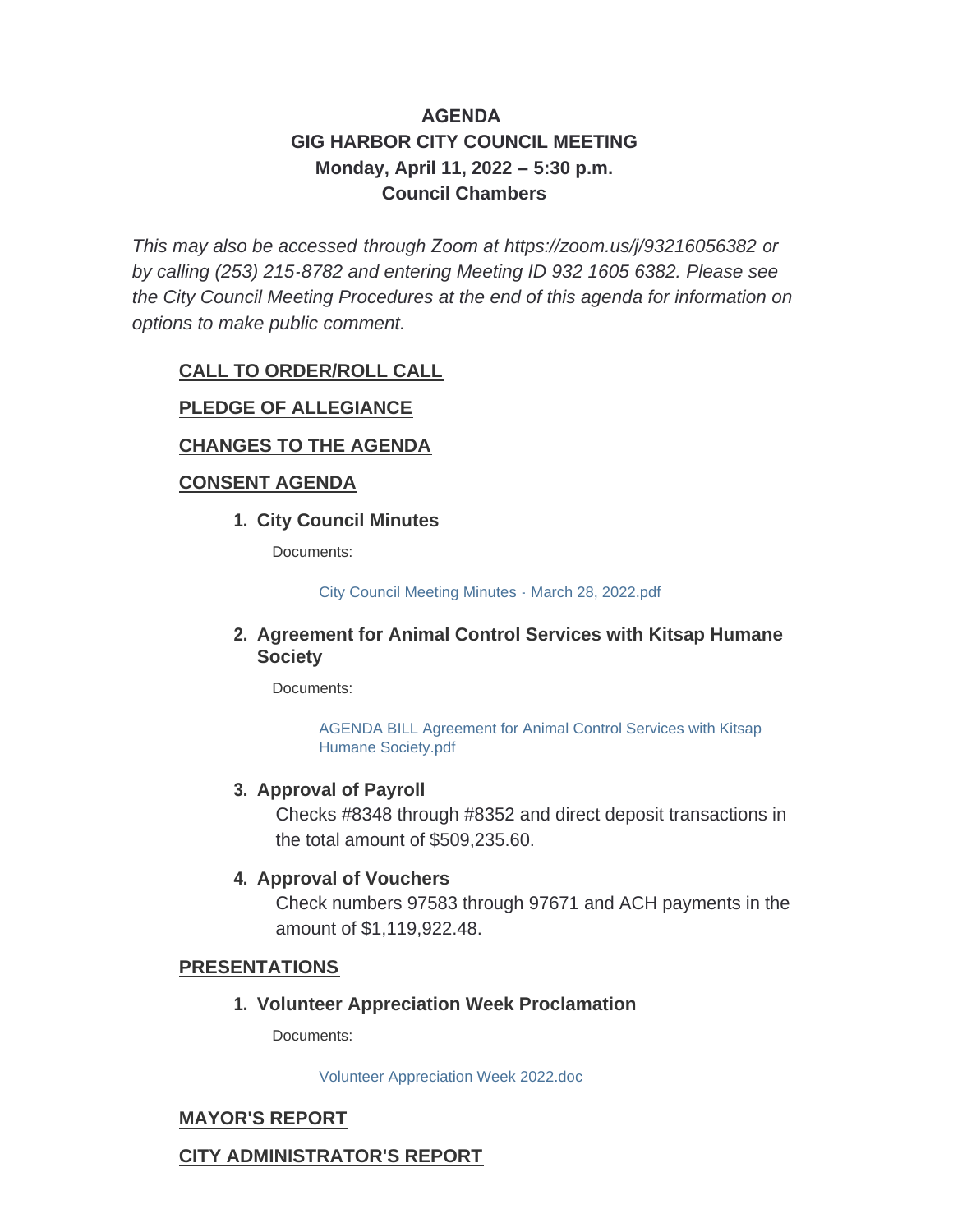# **PUBLIC COMMENT ON NON-AGENDA ITEMS**

# **OLD BUSINESS**

**Second Reading and Adoption of Ordinance 1485 Approving 1. a Biennial Budget Process**

*Suggested Motion: Move to approve Ordinance 1485*

- a) Report: Finance Director Dave Rodenbach
- b) Clarifying questions from Council
- c) Public comment
- d) Council deliberation and action

Documents:

### [AGENDA BILL Ordinance 1485.pdf](http://www.cityofgigharbor.net/AgendaCenter/ViewFile/Item/901?fileID=1867)

## **NEW BUSINESS**

**First Reading of Ordinance 1486 Repealing GHMC 2.51 1. Standing Committees**

*Suggested Motion: None. Ordinance 1486 will be considered at second reading on April 25.*

- a) Report: City Clerk Josh Stecker
- b) Clarifying questions from Council
- c) Public comment
- d) Council deliberation and action

Documents:

[AGENDA BILL Ordinance 1486.pdf](http://www.cityofgigharbor.net/AgendaCenter/ViewFile/Item/900?fileID=1871)

# **COUNCIL REPORTS / COMMENTS**

### **ANNOUNCEMENT OF UPCOMING MEETINGS**

Documents:

[City Meetings Calendar.pdf](http://www.cityofgigharbor.net/AgendaCenter/ViewFile/Item/903?fileID=1870) [City of Gig Harbor Two-Year Strategic Plan 2022-2023.pdf](http://www.cityofgigharbor.net/AgendaCenter/ViewFile/Item/903?fileID=1869)

# **EXECUTIVE SESSION**

To discuss potential litigation per RCW 42.30.110(i).

# **ADJOURN**

# **PUBLIC COMMENT & DECORUM**

The City Council desires to allow a maximum opportunity for public comment. However, the business of the City must proceed in an orderly, timely manner. The purpose of a Council meeting is to conduct the City's business; it is not a public